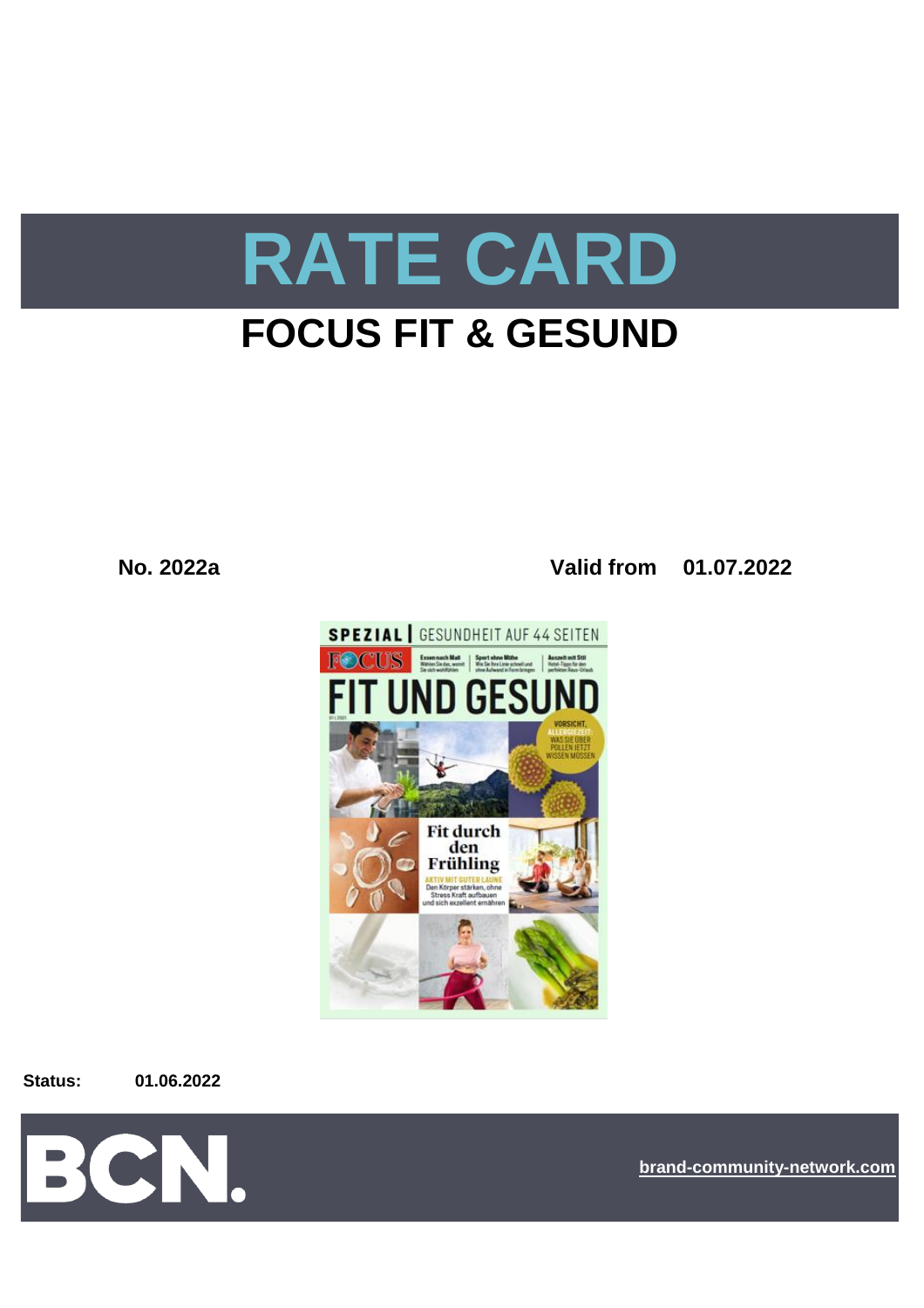

# **PUBLISHER'S DATA**

FOCUS Magazin Verlag GmbH Commerzbank AG D-81925 München BIC: DRES DEFF 680

P +49 89 9250 3669 [andrea.laub@burda.com](mailto:andrea.laub@burda.com) **Terms of payment:**

### **Print Management/Placement**

Doris Braß AdTech Factory GmbH Arabellastraße 27 81925 München T +49 89 9250 2452 [doris.brass@adtechfactory.com](mailto:doris.brass@adtechfactory.com)

### **Ad Management/Order Management**

AdTech Factory GmbH Hauptstraße 127 D-77652 Offenburg **Terms and conditions:** P +49 781 84 3756 [orders@adtechfactory.com](mailto:orders@adtechfactory.com)

**& on sale date** 2 x p.a., saturday (subject to change) **Technical data:**

### **Place of publication**

Munich, PZN 512955 [duon-portal.de/](https://duon-portal.de/)

### **Publisher Bank accounts: Bank accounts:**

Arabellastraße 23 IBAN: DE54 6808 0030 0723 4120 00 UniCredit Bank AG **Brand Director IBAN: DE19 7002 0270 0015 0249 05** Andrea Laub BIC: HYVEDEMMXXX

Invoices are due in net 30 days after the invoice date. The publisher guarantees a 2 per cent discount for advance payments, provided that the invoice amount is submitted on the publication date of the issue in which the advertisement is published at the latest and no older invoices are outstanding. In the event that the payment target is exceeded, default interest pursuant to Clause 11 of the Terms and Conditions of 5 per cent is calculated based on the respective base rate pursuant to Section 1 (1) of the German Discount Rate Transition Law (Diskontsatz-Überleitungs-Gesetz– DÜG). All prices are net prices. The statutory value-added tax is added. Direct debit is possible.

All ad orders are exclusively carried out pursuant to the General Terms and Conditions. These have to be requested directly from BCN or can be viewed online at:

**Frequency of publication** [brand-community-network.com/terms-conditions](https://bcn.burda.com/terms-conditions)

For current and binding technical data, log onto duon-portal.de. Also available as PDF download.

### **Delivery of printer's copy:**

Please upload all copies electronically to duon-portal.de. For support please e-mail support@duon-portal.de or call +49 40 37 41 17 50.

### **General legal notice:**

The warranty claims specified in the publishers' general terms and conditions apply only when the certified technical requirements and standards published on the DUON portal have been fulfilled as well as the delivery has been carried out via the DUON portal. This also holds when data are provided without proof.

### **Online advertisement booking:**

The current, binding technical advertisement bookings can also be sent via the online booking system:

[obs-portal.de/](https://www.obs-portal.de/)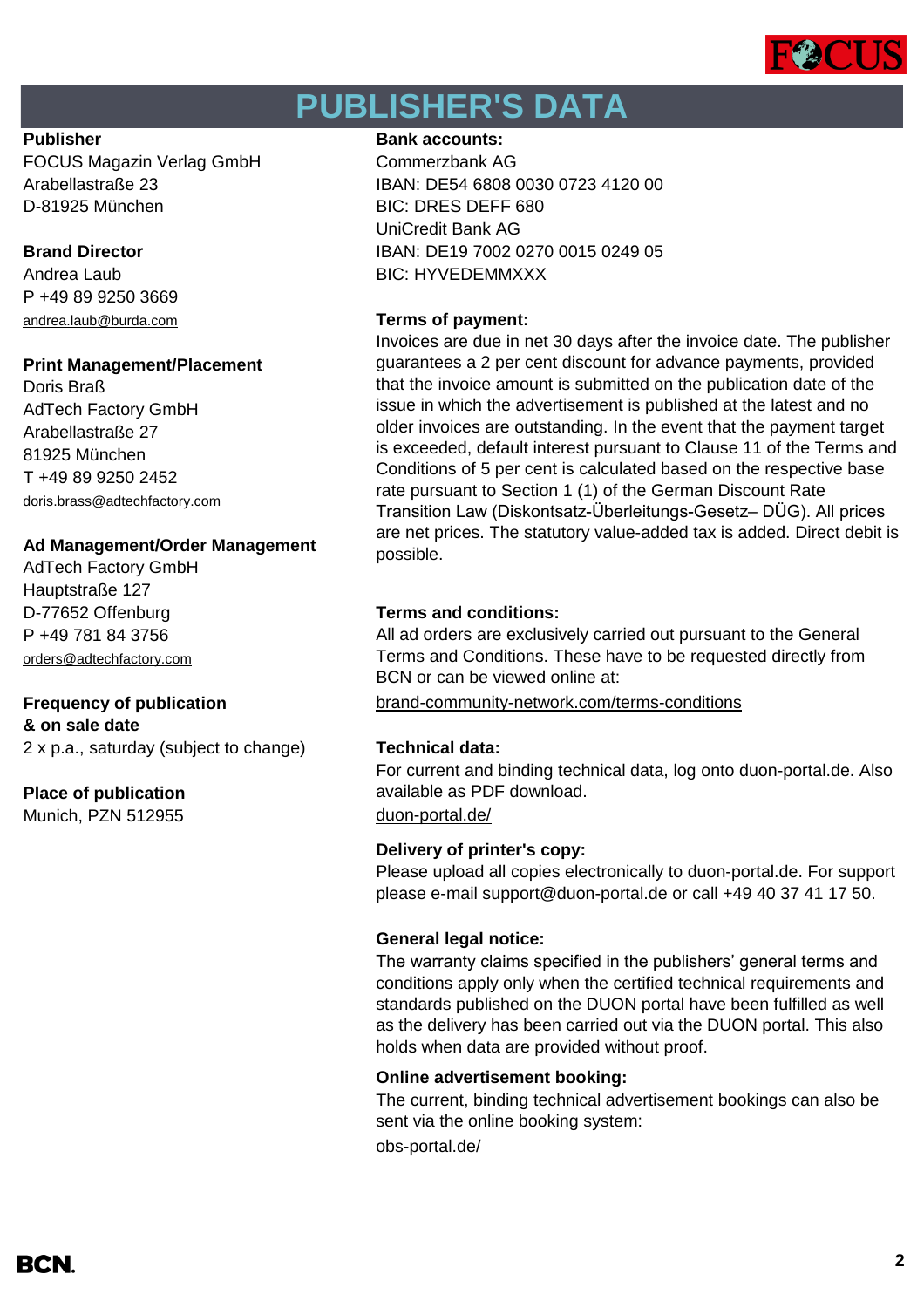

# **FORMATS & RATES**

| Format              | <b>Placement</b>   | <b>Bleed format*</b> | Rate                  |
|---------------------|--------------------|----------------------|-----------------------|
| $1/1$ page          | Standard           | 200 x 287            | 36,800 €              |
| $2/1$ page          | Standard           | 400 x 287            | 73,600 €              |
| 1/2 page vertical   | Standard           | 96 x 287             | 23,000 €              |
| 1/2 page horizontal | Standard           | 200 x 142            | 23,000 €              |
| 1/3 page vertical   | Standard           | 66 x 287             | 16,700 €              |
| 1/3 page horizontal | Standard           | 200 x 94             | 16,700 €              |
|                     |                    |                      |                       |
| $1/1$ page          | outside back cover | 200 x 287            | 42,300 €              |
| $1/1$ page          | inside front cover | 200 x 287            | 42,300 €              |
|                     |                    |                      | *width x height in mm |

### **Advertorials:**

[brand-community-network.com/advertisin](https://bcn.burda.com/advertisingsolutions/print/native-ads)gsolutions/print/native-ads Formats and prices for advertorials created by the editorial team on request. For more information, please visit

### **Consecutive Ads:**

Surcharge on two or more adverts on consecutive partial-page ads: 5%

### **Fixed placements:**

Agreed fixed placements (e.g. first for a business line, commodity group, etc.) entitle the publisher to bill a placement surcharge.

### **Type area format:**

On request.

### **Digital rate card:**

Please find the digital rate card here: [brand-community-network.de/advertisingsolutions/digital/prices](https://bcn.burda.com/advertisingsolutions/digital/prices)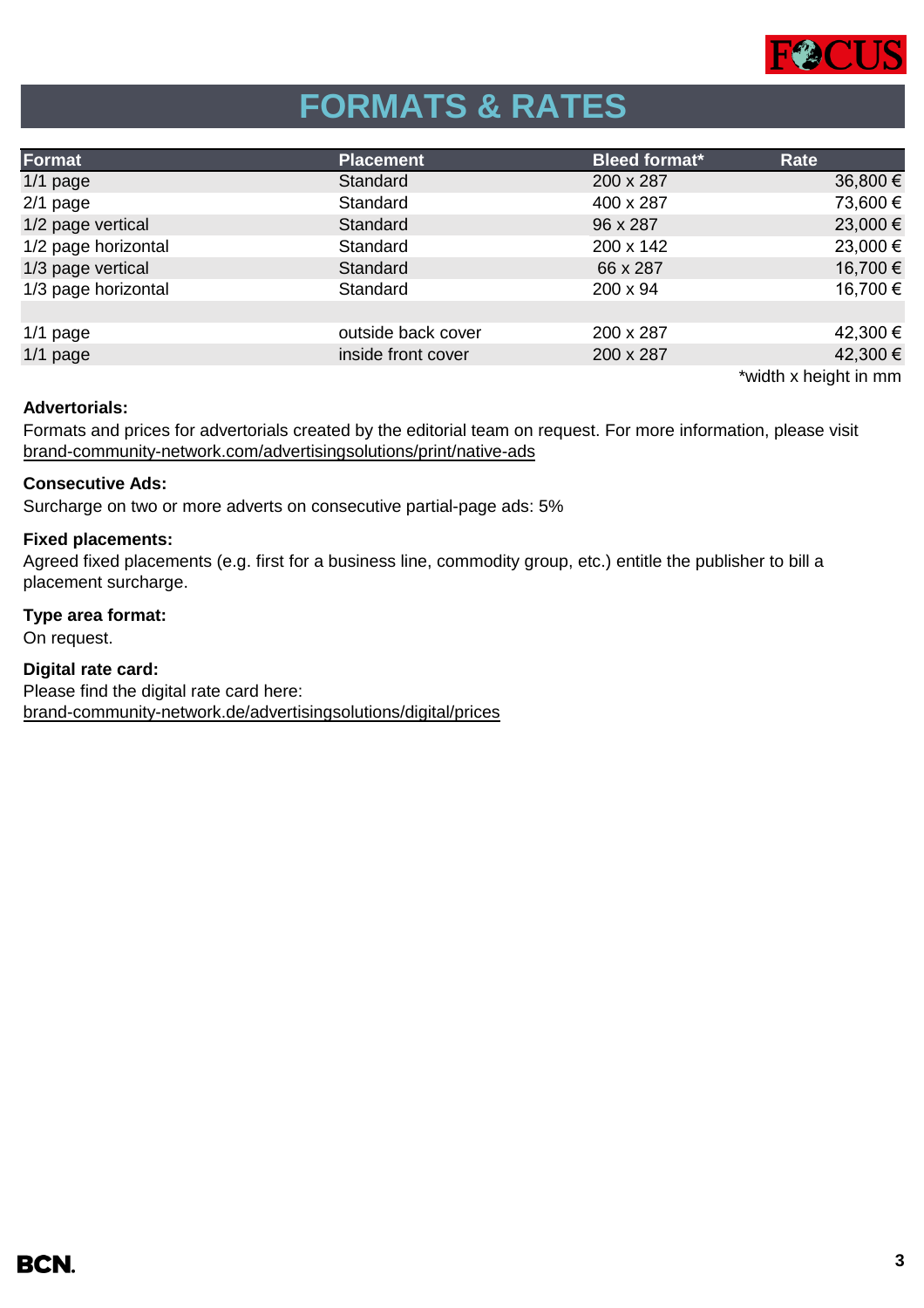

| <b>SCHEDULE</b>                                                             |                               |               |             |  |  |
|-----------------------------------------------------------------------------|-------------------------------|---------------|-------------|--|--|
| The BCN topic preview tool provides you with attractive themes or specials: |                               |               |             |  |  |
| No.                                                                         | On sale date                  | Closing date* | Copy date** |  |  |
| 01/2022                                                                     | 23.04.2022                    | 28.03.2022    | 01.04.2022  |  |  |
| with FOCUS #17/2022                                                         |                               |               |             |  |  |
| 02/2022                                                                     | 27.12.2021                    | 28.11.2022    | 02.12.2022  |  |  |
| with FOCUS #52/2022                                                         |                               |               |             |  |  |
|                                                                             | * Closing & cancellation date |               |             |  |  |

\*\* Delivery date for printer's copies